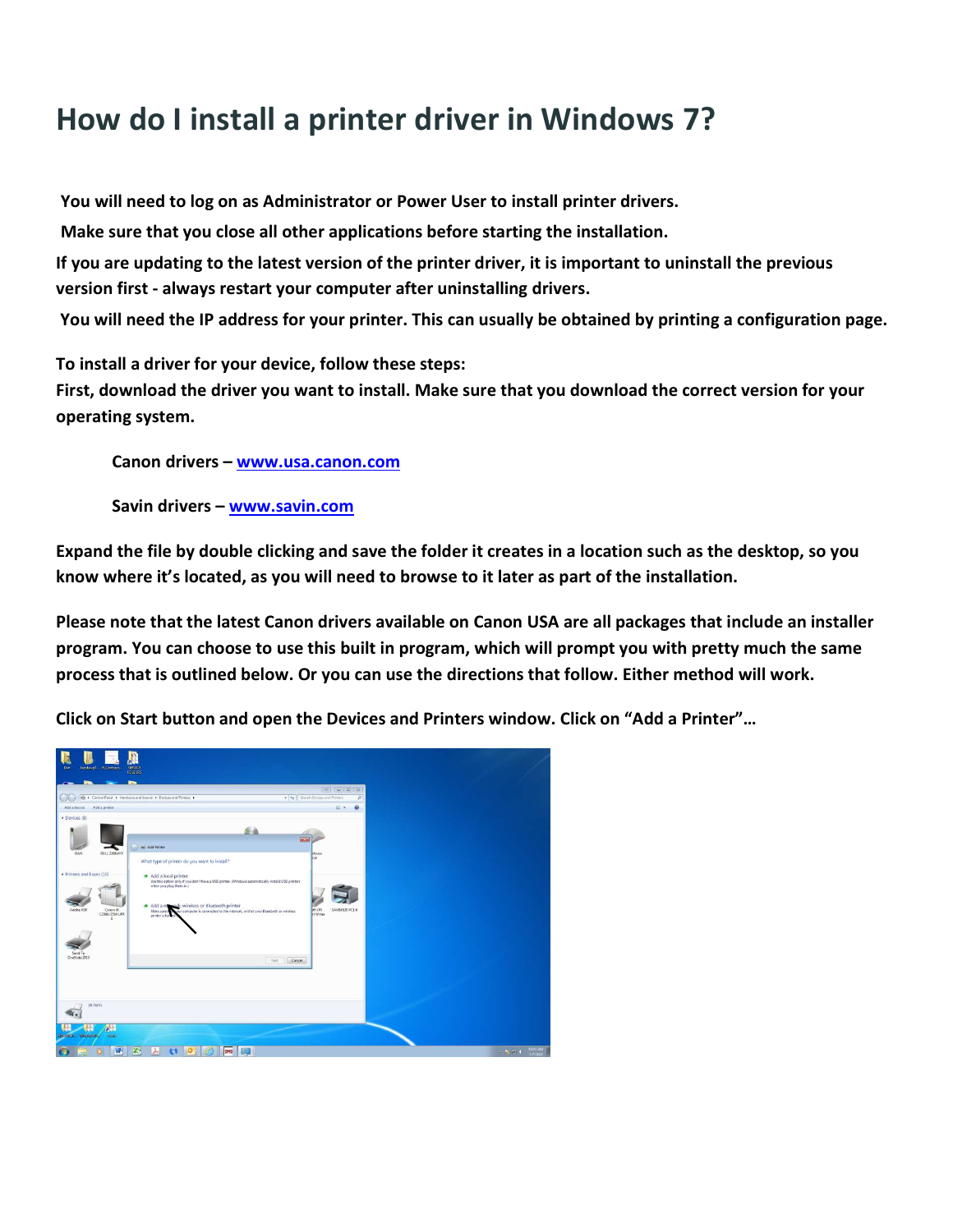Select "Add a Local Printer" and click next…

| <b>IEWEL</b><br>FOLDERS<br>Instanti Hortrad.<br>85 . Control Panel . Hardware and Sound . Devices and Printers .                                                                                                                                                       | $\boxed{0}$ $\boxed{0}$ $\boxed{0}$ $\boxed{1}$<br>$\bullet$ $\overline{\phantom{a}}\phantom{a}$ Search Devices and Printers<br>P                                                                                           |  |
|------------------------------------------------------------------------------------------------------------------------------------------------------------------------------------------------------------------------------------------------------------------------|-----------------------------------------------------------------------------------------------------------------------------------------------------------------------------------------------------------------------------|--|
| Add a device<br>Add a printer                                                                                                                                                                                                                                          | $\bullet$<br>前田                                                                                                                                                                                                             |  |
| G m Add Printer<br>DELL 2208WFP<br>DAN<br>Choose a printer port<br>· Printers and Faxes (10)<br>Use an existing port:<br>LPT1: (Printer Port)<br>Create a new port:<br>Standard TCP/IP Port<br>Type of port:<br>Canon if<br>Adobe FDF<br>×.<br>Send To<br>OneNote 2000 | 50.00<br>Mouse<br><b>kat</b><br>A printer port is a type of connection that allows your computer to exchange information with a printer.<br>$\mathcal{A}$<br>×<br>in xes<br>at Writer<br>SAVIN 920 PCL 6<br>Neit<br>Cancel: |  |
| 18 items<br><b>ALL</b><br>Diversity, Marketsky<br><b>RAMA</b>                                                                                                                                                                                                          |                                                                                                                                                                                                                             |  |

Now select "Create a New Port" and "Standard TCP/IP Port" in the Choose Printer Port dialog box, and click Next. The window below should open.



 Enter the IP address for the printer in the "Hostname or IP Address" field as shown above. The "Port Name" will auto-fill with the same info. Click "Next"…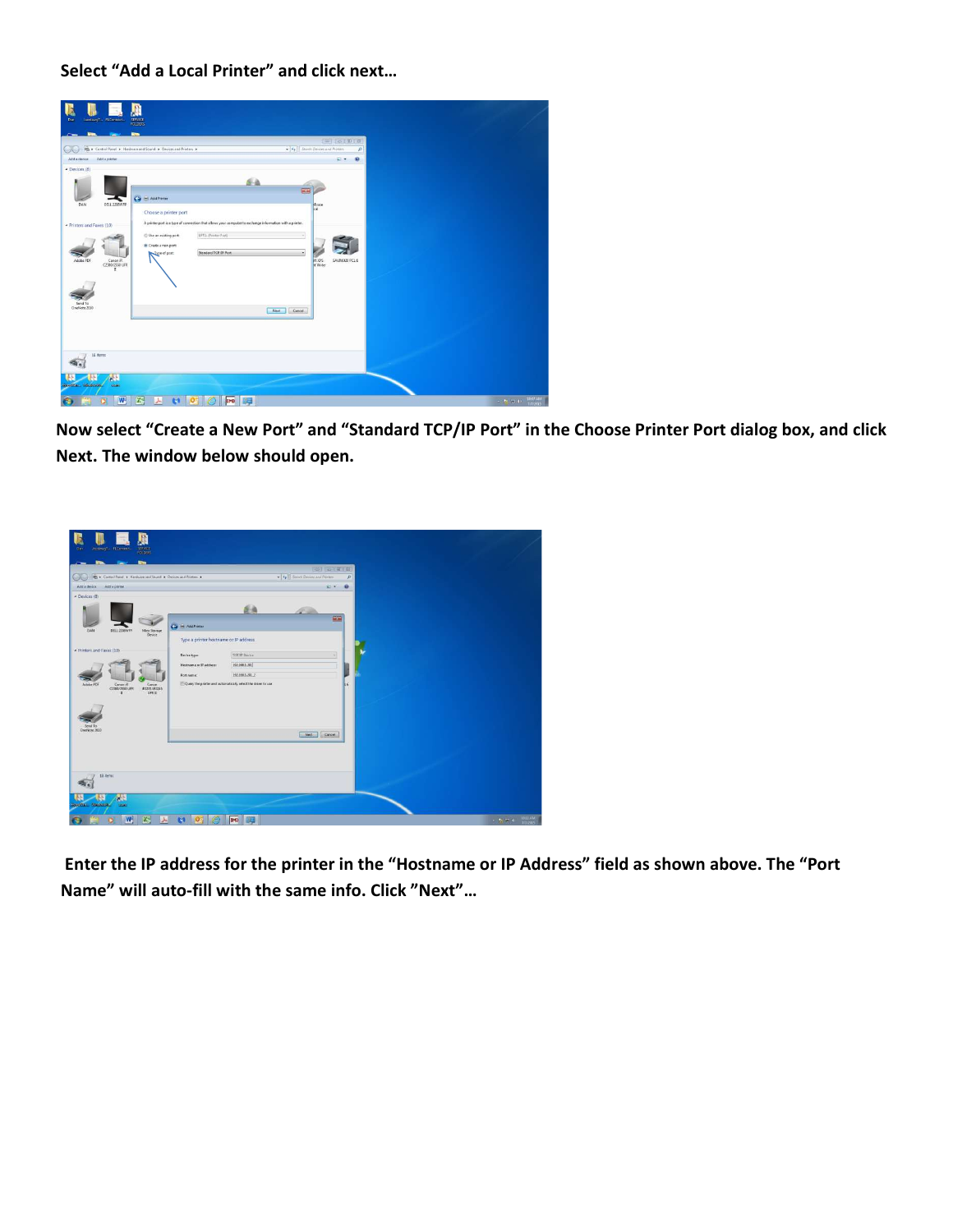## The printer driver window will open…

| SERVICE<br>FOLDERS<br><b>Dan</b><br>Stadings - Filentiach                                                      |                                                                                                                                                                                                                                                                                                                                                                                                            |                                                     |
|----------------------------------------------------------------------------------------------------------------|------------------------------------------------------------------------------------------------------------------------------------------------------------------------------------------------------------------------------------------------------------------------------------------------------------------------------------------------------------------------------------------------------------|-----------------------------------------------------|
| <b>Security</b>                                                                                                | $\Rightarrow$ $\left[ \frac{1}{2}$                                                                                                                                                                                                                                                                                                                                                                         |                                                     |
| Control Panel + Heckner and Sound + Devices and Printers +                                                     | + 4   Search Devices and Printers<br>$\mathcal{P}$                                                                                                                                                                                                                                                                                                                                                         |                                                     |
| <b>CORO</b><br>Add a device Add a printer                                                                      | ■■<br>$\bullet$                                                                                                                                                                                                                                                                                                                                                                                            |                                                     |
| · Devices (8)                                                                                                  |                                                                                                                                                                                                                                                                                                                                                                                                            |                                                     |
| DAN<br>DELL 2208WFP<br>Mass Storage<br>Device                                                                  | d-h<br>田田<br>Ca m Add Printer<br>Install the printer driver                                                                                                                                                                                                                                                                                                                                                |                                                     |
| - Printers and Faxes (10)<br>Adobe PDF<br>Canon iff.<br>Canon<br>C2380/2550 UFR<br>#3235/#3245<br>п<br>Send To | Choose your printer from the list. Click Windows Update to see more models.<br>÷.<br>To install the driver from an installation CD, click Have Disk,<br>$\sim$<br>Manufacturer<br>Printers<br>k6.<br>Adobe PDF Converter<br>Adobe<br><b>Erother</b><br>Canon<br>Epson<br>$P_1 \cong M_2$<br>Have Disk<br>Windows Update<br>[1] This driver is digitally signed.<br>Tell me why driver signing is important |                                                     |
| OneNote 2010<br>18 items<br>繝<br>к<br>Become moderate<br><b>Grant</b>                                          | Next<br>Cancel                                                                                                                                                                                                                                                                                                                                                                                             |                                                     |
| W-<br>Z.<br>人                                                                                                  | <b>C1</b><br>DMD.                                                                                                                                                                                                                                                                                                                                                                                          | $-24.72.1$ $\frac{1013 \text{ AU}}{777 \text{ cm}}$ |

Click on "Have Disk" and then click "Browse".

.

Browse to the folder that contains the downloaded driver and select the driver file…

Highlight the file that appears in the search window. **R B B B** ai v  $0000$ C **City**  $\overline{a}$ 7  $\sqrt{m}$ N **III** abra 最 同 ū R. 糖 **A** OWEN COOL  $\bullet$ 

Now click "Open" and you will return to the "Install from Disk" window…